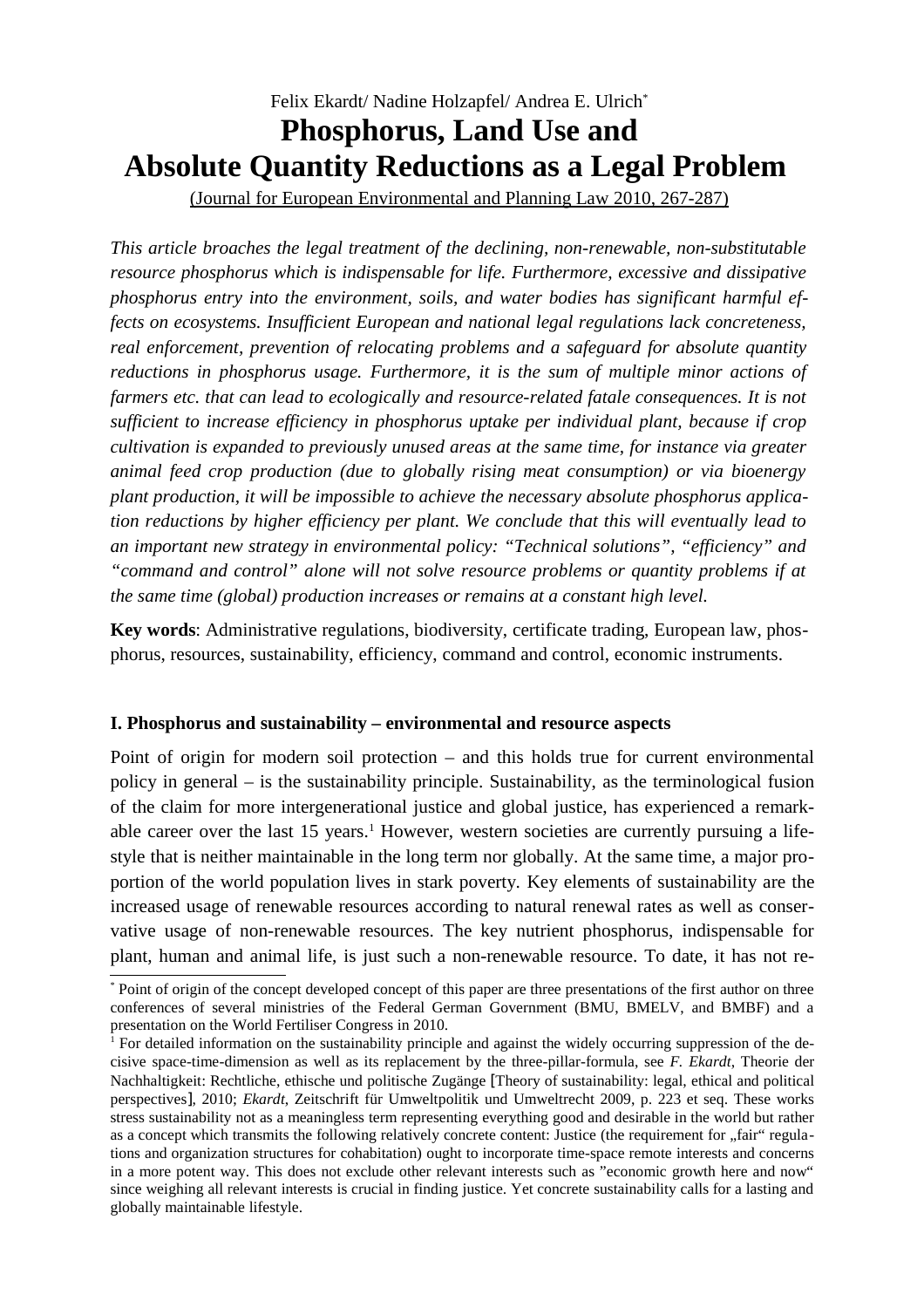ceived adequate public attention either as a resource or environmental issue; discussions have been limited to its role as an environmental pollutant. However, phosphorus is first and foremost a non-renewable, non-substitutable resource, whose currently uncertain and disputed long-term availability represents a basic threat to global food security.<sup>2</sup> This article is therefore dedicated to analyzing sustainability in soil protection by focusing on the macronutrient phosphorus. In doing so, it also takes on the problem of resource conservation, which represents the second most important global issue after climate change.<sup>3</sup> Our goal was to excerpt and highlight problems in phosphorus usage from a legal and policy perspective, taking into account the feasibility of long-term and global (hence sustainable) practice in handling.

Soil represents, together with water and air, an elemental prerequisite for life. Soil is part of the natural livelihood of humankind, serves as the nutritional basis for plants and animals and is production basis for foodstuff and animal feed.<sup>4</sup> Sustainable soil utilization calls for usage that is adjusted in manner and scope to the needs of the current generation; yet such global utilization requirements also call for soil functions to remain intact or to be improved on a long-term basis in order to secure their potentials and to enable future generations to fulfill their needs and choose their lifestyle freely. However, unchangingly ongoing and hardly reversible, soil degradation continues at an alarming rate.<sup>5</sup> For years, one of the most significant soil problems has been intensive and locally not well adapted soil management and cultivation practices, primarily carried out by conventional agriculture, especially in regard to large farms with intensive animal husbandry. For instance in Germany, 52 % of all land is used for agricultural purposes. Next to the deposition of airborne pollutants and the application of waste, relevant diffuse input of contaminants and nutrients occurs in the form of pesticide and fertilizer application in agriculture.<sup>6</sup>It is estimated that globally more than half of agricultural land can no longer be deemed fit for unrestricted use because of soil degradation.<sup>7</sup>

Agricultural crops require a pool of different mineral nutrients in different quantities for growth.<sup>8</sup> While these nutrients are present in most soils, only some fractions are directly available to plants. Moreover, with every harvest the soil is being further depleted further off its nutrients. Without their replacement, soils would become nutrient depleted and could no longer provide their natural functions.<sup>9</sup> Nutrients such as phosphorus, which are either unavailable in certain soils or consumed, need to be replaced by fertilizer application. For this purpose, different types of fertilizer are available, and can generally be classified as industrial fertilizer, farm fertilizer and secondary fertilizer.<sup>10</sup> Industrial fertilizers are those that do not

<sup>2</sup> See *D. Cordell et al*., Global Environmental Change, 2009, 292 (305) for global food security and declining phosphorus reserves.

<sup>&</sup>lt;sup>3</sup> The resource issue has many links to climate change, for example does the excessive use of finite fossil fuels as well as problematic forms of land use (e.g. deforestation, livestock farming, among others) present the climate problem in its very core.

<sup>4</sup> For these and additional soil functions see *R. Sparwasser/ R. Engel/ A. Voßkuhle*, Umweltrecht: Grundzüge des öffentlichen Umweltschutzrechts,  $5<sup>th</sup>$  edition 2003, § 9 No. 2 et seq.

<sup>5</sup> SRU (German Advisory Council on the Environment), Umweltgutachten 2008, No. 533.

<sup>6</sup> SRU, Umweltgutachten 2008, No. 485, 492.

<sup>7</sup> Compare *M. Giger/ H. Humi/ B. Portner/ U. Scheidegger*, GAIA 2008, p. 280 (281); also see *E. Bongert/ S. Albrecht*, GAIA 2008, p. 287 (288).

<sup>8</sup> For this section, the contribution by *E. Schnug/ F. Ekardt/ S. Haneklaus/ J. Schick*, Ökologie & Cultivation 3/ 2008, p. 52 et seq. plays an important role as the original natural science input.

<sup>9</sup> For details see *B. Sattelmacher/ G. Stoy*, in: Blume (ed.), Handbuch des Bodenschutzes: Bodenökologie und -belastung. Vorbeugende und abwehrende Schutzmaßnahmen, 3<sup>rd</sup> edition 2004, p. 265 et seq.

<sup>&</sup>lt;sup>10</sup> Cf. for the different forms of fertilizer *M. Kloepfer*, Umweltrecht, 3<sup>rd</sup> edition 2004, § 19 No. 228; *I. Härtel*, Düngung im Agrar- und Umweltrecht: EG-Recht, deutsches, niederländisches und flämisches Recht, 2002, p. 48 et seq.; *A. Finck*, Dünger und Düngung: Grundlagen und Anleitung zur Düngung der Kulturpflanzen, 1979, p. 15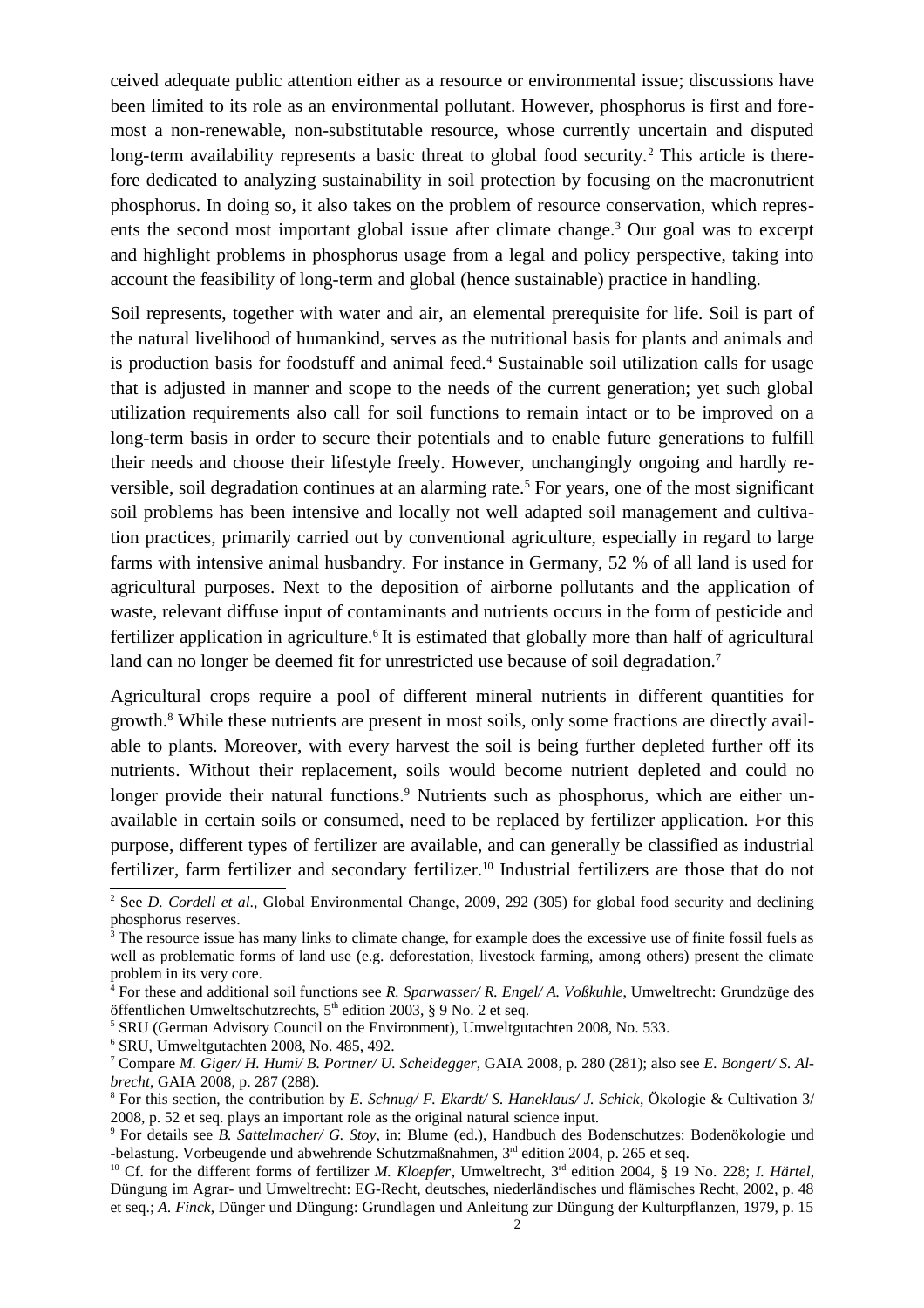originate from farms. Rather, they are being produced commercially as soil additives for the purpose of fertilization and need to be bought by farmers. Most industrial fertilizer is mineral fertilizer mainly for nutrient supply, providing high, precise concentrations of the main nutrients. These are nitrogen, phosphorus, potassium, calcium, magnesium and sulfur. In contrast to industrial fertilizer, the term farm fertilizer comprises on-farm-accumulating and applicable residues such as animal excrement, manure, slurry and similar by-products. These residues, predominantly of animal origin, are suited for fertilization due to their nitrogen, phosphorus and potassium content. The third category of fertilizers, secondary fertilizers, comprises human excreta, sewages sludge, struvite, and similar materials from municipal waste and other sources.

Modern agriculture (on the one hand crop farming, and on the other, hand animal husbandry with its considerable requirements for feed) often applies substantial amounts of phosphorus fertilizer that is being manufactured from rock phosphorus. However, phosphorus resources are limited, geographically highly concentrated and declining both in terms of quantity and quality.<sup>11</sup> Although the assured reserve base (which should not be confused with current reserves) amounts to 47 billion tonnes, its mining is currently considered to be economically and technically feasible only on a very rudimentary level.<sup>12</sup> Approximately 80 % of all mined rock phosphate in the world is being synthesized to mineral fertilizer for agricultural application; in 2009, this amounted to  $158^{13}$  million tonnes.<sup>14</sup> This makes modern agriculture highly dependent on phosphorus fertilizer and at the same time also highly vulnerable to shifts in supply. Germany for example does not have any deposits and therefore must import its necessary supply for industry and agriculture. In 2005, this corresponded to a total of 87 000 tonnes of unground phosphate rock, 79,9 % of which originated from Israel and 17,3 % from Russia.<sup>15</sup> Developed countries import great quantities of phosphorus from developing or emerging countries via inexpensive animal feed to cover the immense demand from intensive animal husbandry.

Ecological problems from intensive phosphorus application also arise in respect to the energy and climate balance. Phosphorus mining, processing and marketing from the extraction site to the farm require a great deal of energy and cause considerable emissions. Moreover, various adverse effects result for soils and water bodies. On the one hand, these are ascribed to heavy metals and radioactive substances often contained in fertilizers. In this respect, is important to note primarily uranium, which represents a direct (toxic and cancerous) peril for soil quality as well as for ground and drinking water.<sup>16</sup> On the other hand, fertilizer application often leads to additional nutrient accumulation in soils because nutrient uptake of plants is limited. On average, substantially higher amounts of phosphorus and nitrogen are being applied for yield growth than what plants actually require. The main reason for these soil loadings are excess-

et seq.; SRU, special report [Sondergutachten] 1985, No. 406 et seq.

<sup>11</sup> For details see *P. W. Harben/ M. Kuzvart*, Industrial Minerals, 1996.

<sup>12</sup> For further barriers to future phosphorus rock mining, see *A.E. Ulrich/ D. Malley/V. Voora*, Peak Phosphorus, 2009, p. 5 (17).

<sup>13</sup> Cf. *S. M. Jasinski*, U.S. Geological Survey, Phosphate Rock, 2010.

<sup>&</sup>lt;sup>14</sup> Cf. IFA, Database, 2008.

<sup>15</sup> *S. Röhling*, in: BAD (ed.), Rohstoffverfügbarkeit, 2007, p. 23.

<sup>&</sup>lt;sup>16</sup> For environmental impairments of contaminants in fertilizers see SRU, Umweltgutachten 2008, No. 494, 497, 913 et seq.; SRU, Umweltgutachten 2004, No. 300 et seq.; for the uranium problem see *E. Schnug/ L.J. de Kok* (ed.), Loads and fate of fertilizer derived uranium, 2008; *F. Ekardt/ J. Seidel*, Natur und Recht 2006, 420 et seq.; for technical feasibility, applied extraction of uranium and its cost efficiency see *S. Haneklaus/ E. Schnug*, in: *Schnug/ de Kok*, Loads, p. 111 (126); *Hu* u.a., in: *Schnug/ de Kok*, Loads, p. 127 (133).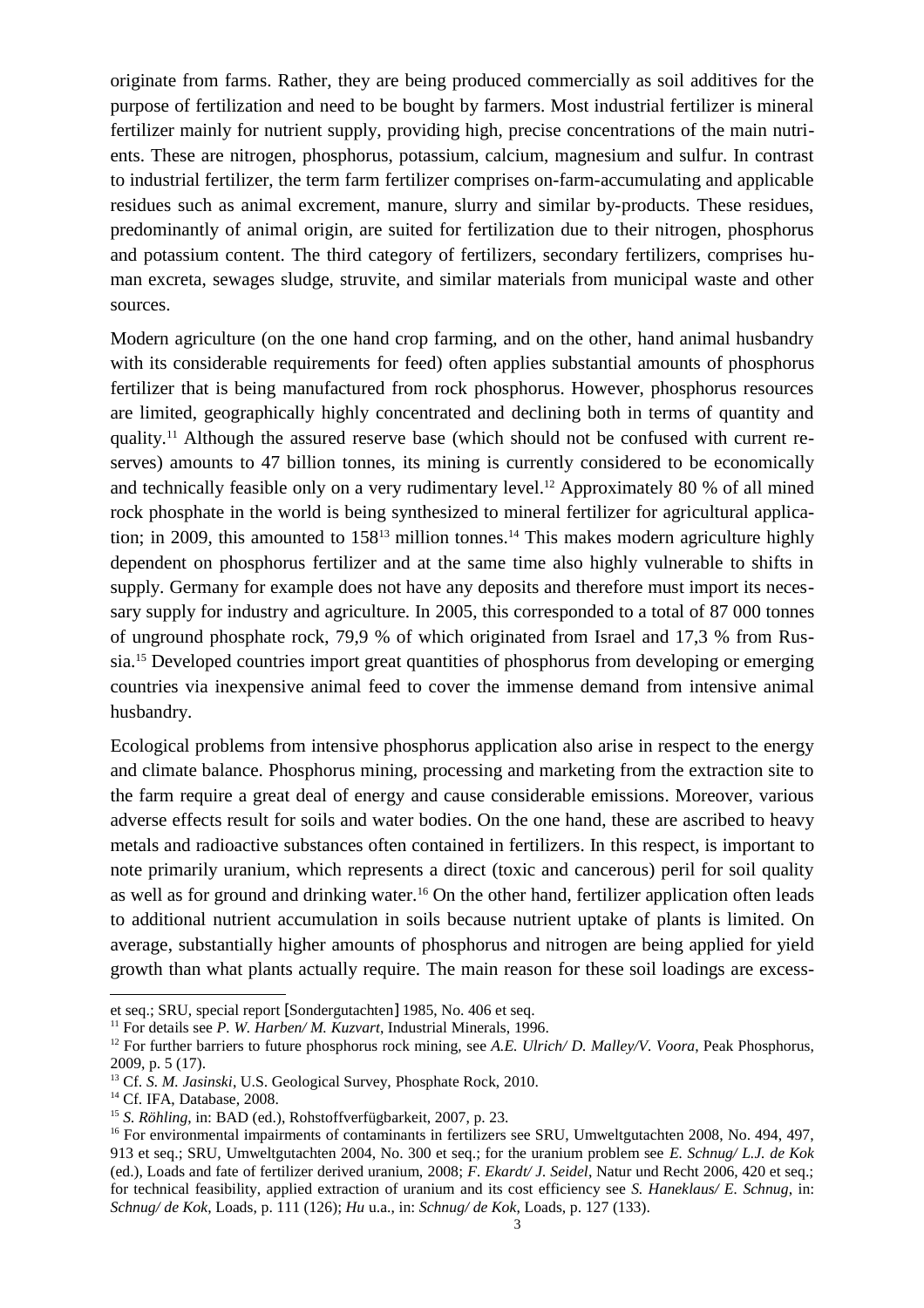ive farm balances generated by the application of inexpensive mineral fertilizer application, especially in intensive farming operations, and the increasing industrialization of animal husbandry and its related necessary waste disposal of enormous amounts of produced slurry.<sup>17</sup> In soils, overapplication of fertilizers adds to soil acidification, which in return results in reduced capacities of soils to filter and buffer nutrients and contaminants. Moreover, it impairs soil fertility. Exceeding site-specific absorption capacities generally leads to long-term, sometimes even irreversible impairments. Further, it derogates ground water, surface water, climate and the natural environment.<sup>18</sup> Fertilizer application enhances the growth of particular plants only, but leads to the loss of other less-responsive plants and dependant animals. This is also one reason why intensive agricultural practices are blamed for the loss of biodiversity.19 If phosphorus input exceeds the adsorption capacity of soils, then phosphorus is being transported within the soil matrix into the ground water.<sup>20</sup> Even more than groundwater, surface water is being affected by diffuse phosphate entry. One consequence of this increased, anthropogenic phosphorus entry is the massive bloom of toxic blue-green algae in surface waters and oceans, or generally speaking, eutrophication, which also harms biodiversity.<sup>21</sup>

When it comes to phosphorus, we not only need to deal with the ecological problems mentioned but also with the massive, already briefly outlined resources challenge. In comparison with other resources such as oil and gold, global phosphorus reserves that can be considered economically viable for mining are alarmingly limited; moreover, new deposits or mines often have a lower degree of quality and higher fractions of the radioactive or toxic heavy metals uranium and cadmium. Predictions as to how long global resources will last depend among other variables on the profitability of mining, and henceforth on the market price and its fluctuations. Further, they vary according to the underlying calculation methodology. Yet most scientific literature on the subject suggests 50 to 100 years. We have already pointed out that besides undesirable accumulations in soil, there are massive phosphorus losses into aquatic ecosystems. This all leads to implications for ensuring universal peace (which is often addressed within the odd phrase of "geopolitical aspects") as well as for social distributive justice, on the national and on the global level. We will come back to the latter aspect in the final section.

From environmental and resources perspectives, closed-loop phosphorus cycles, such as those in agriculture, as well as phosphorus recycling will have play a fundamental role in the future. Compared to conventional agriculture, organic farming generates enhanced nutrient cycles (it also tends to have a better profile in respect to uranium contamination). Moreover, animal density is lower, animal feed is possibly produced on-site, and neither very little nor no industrial or synthesized fertilizer are applied. Obviously, the uranium problematic is nonetheless existent, insofar as that current EU regulation permits the application of (non plant-available) rock phosphate in organic farming; however, the ratio is smaller because fertilization is car-

<sup>17</sup> SRU, Umweltgutachten 2008, No. 1004; SRU, Umweltgutachten 2004, No. 298.

<sup>18</sup> SRU, Umweltgutachten 2008, No. 494; *Härtel, supra* note 10 at p. 2.

<sup>19</sup> *R. Sparwasser/ R. Engel/ A. Voßkuhle*, Umweltrecht, § 6 No. 14; *Giger/ Humi/ Portner/ Scheidegger, supra* note 7 at p.2; *C. Weins*, Zeitschrift für Umweltrecht 2001, p. 247 (248); *A. Schink*, Umwelt- und Planungsrecht 1999, p. 8 (9).

<sup>&</sup>lt;sup>20</sup> SRU, Umweltgutachten 2004, No. 317. This problem is especially relevant in sandy soils because they naturally have reduced adhesion capacity; compare *Härtel, supra* note 10 at p. 2.

<sup>21</sup> World Resources Institute, World hypoxic and eutrophic coastal areas, 2009; *A. Schink*, Umwelt- und Planungsrecht 2004, p. 8 (10); for exceeding thresholds in ecosystems *M. Scheffer/ S. R. Carpenter*/ Trends in Ecology & Evolution 2003, p. 648 (656).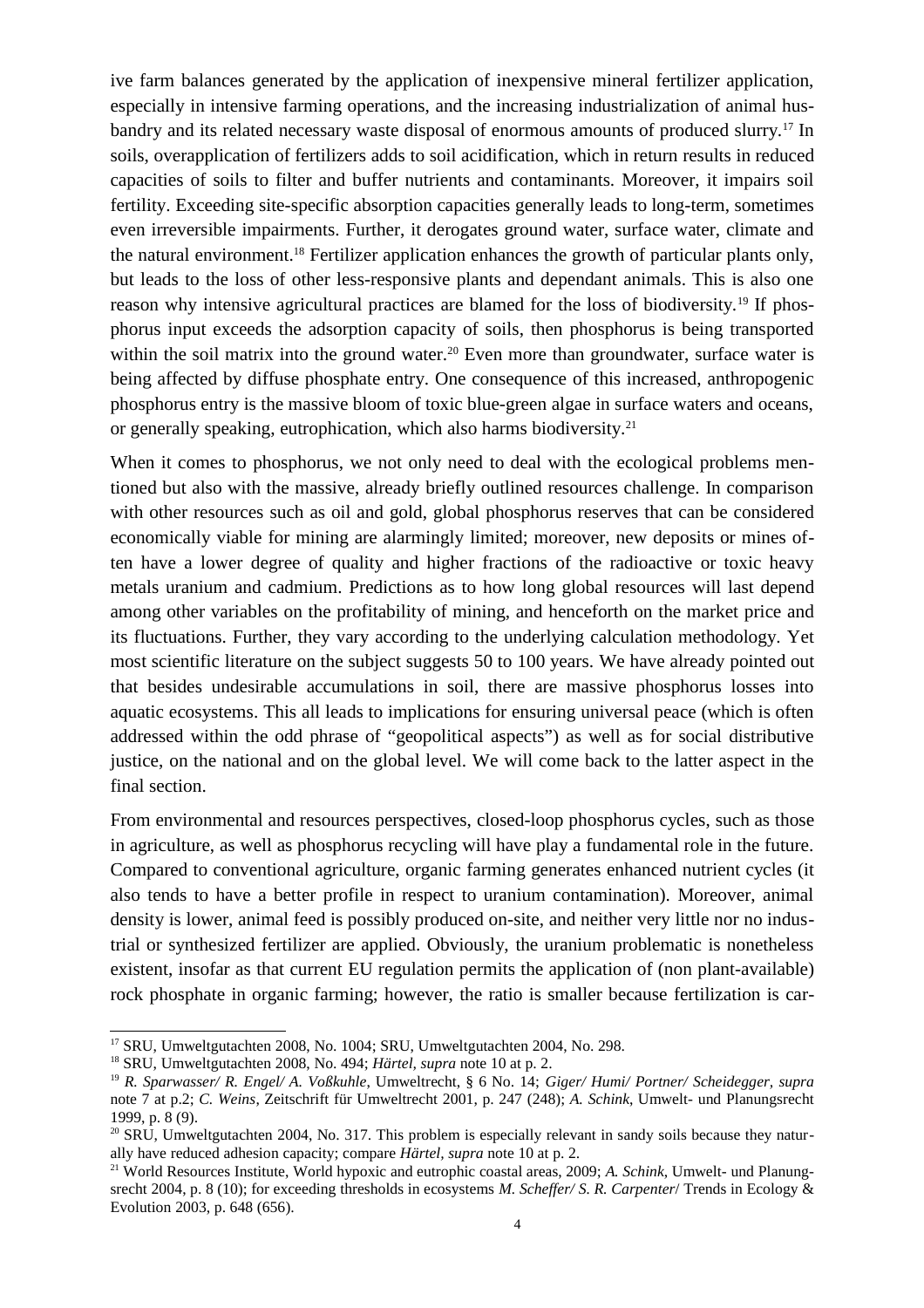ried out to maintain soil fertility rather than to correspond to expected plant needs. In contrast, it is difficult to recycle phosphorus back into the system without causing harmful effects, such as is the case when sewage sludge is applied to agricultural land in order to preserve mineral phosphorus fertilizer. Despite these barriers, improved technological methods are increasingly in place.<sup>22</sup> For the following it is important to keep all these aspects in mind when we analyze the challenges and limits of legislative regulations. We will further consider possible additional positive effects on soil, water, nature conservation and health resulting from a change in agriculture that goes beyond conventional practices.

#### **II. Administrative regulation in phosphorus fertilization**

How does legislation respond to this issue? Unlike nitrogen, phosphorus from agricultural sources is not subjected to a European regulatory approach. Also on the national level, there are only isolated environmental regulations; conservation of natural resources is even less considered. This will be demonstrated this in the following section. Further, we will illustrate how overall limitations of possible administrative regulations (command and control/ Ordnungsrecht) in respect to the issue (and later alternatives thereof) can be interpreted.

### **1. Applicability of diverse regulations in soil conservation, water, waste and fertilizer legislation**

Regulations on phosphorus usage are set up at the interface of soil protection, water, fertilizer and waste legislation. Technically speaking, these domains work with regulatory requirements, hence with orders and prohibitions ("command and control"). EU regulations are thus still missing inasmuch as that no soil framework directive has been enacted so far (but has been planned several times).<sup>23</sup> For this reason our focus shifts to the national level, exemplified in German legislation. In respect to the ecological damage and resources perspective, one might well expect the phosphorus issue to be placed within soil protection legislation because the function of the German Bundes-Bodenschutzgesetz (BBodSchG)<sup>24</sup> stated in § 1 is the sustainable safeguarding or rehabilitation of soil functions. To achieve these goals, § 1 S. 2 BBodSchG demands that "harmful soil alterations need to be held off"; moreover, "provisions need to be taken against adverse soil impacts" (precautionary principle). In principle, this law is just applicable for adverse soil changes and brownfields according to § 3 para. 1 BBod-SchG. While the scope of application is positively described, numerous soil-related activities are directly excluded. This concerns the regulations stated in numbers 1 to 11 of the exclusion catalogue, insofar as they regulate soil impacts.

Besides rather unambitious regulations of the waste legislation relevant to slurry and sewage sludge<sup>25</sup>, regulations of fertilizer legislation and hence regulations on mineral fertilizer also precede the BBodSchG insofar as that they regulate impacts on soils. Among these are

<sup>22</sup> Cf. *Schnug/ Ekardt/ Haneklaus/ Schick, supra* note 8 at p. 2.

<sup>23</sup> For further details on this discussion see *I. Valentin/ A. Beste*, Der kritische Agrarbericht [The critical agrarian report] 2010, p. 178 (179 et seq.).

 $24$  Legislation on the protection against harmful soil modifications and clean up of contaminated sites (Bundes-Bodenschutzgesetz), dating from 17.03.1998, BGBl. I 1998, p. 502 et seq.

<sup>25</sup> For details see *F. Ekardt/ N. Holzapfel/ A.E. Ulrich*, UPR 2010, 260 et seq.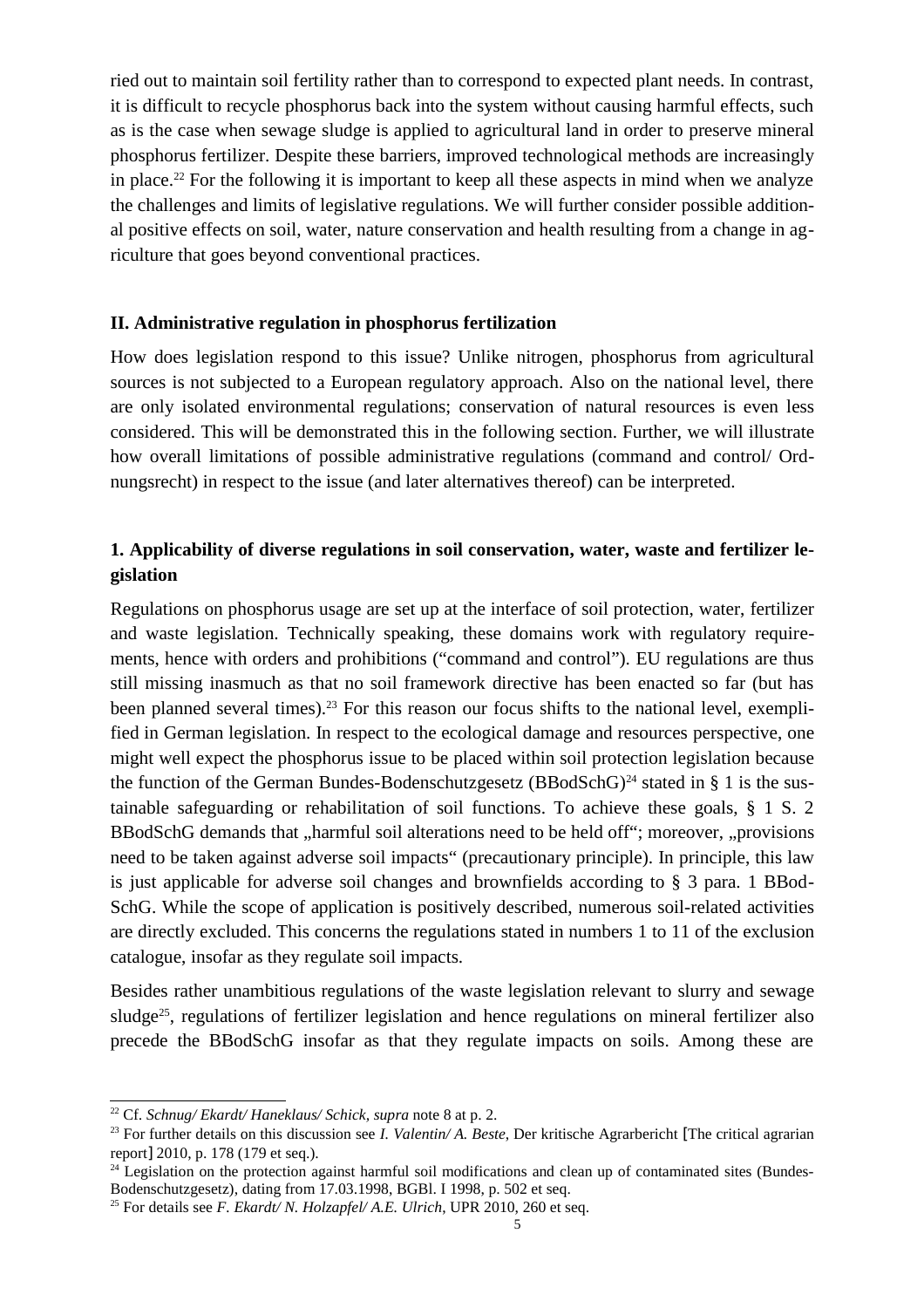Düng $G^{26}$ , which has replaced Düng $MG^{27}$  without substantially altering its content, as well as those regulations which were enacted on its basis. DüngMG contains regulations in respect to the marketing and application of fertilizers. Fertilizers are legally defined in § 2 no. 1 DüngG as substances which are intended to be applied directly or indirectly to crops in order to enhance and improve their growth, yield or quality. According to § 5 Abs. 1 DüngG, they are only allowed to be marketed commercially if they comply with the stated requirements, conform to the specifications of European law, and most importantly do not compromise the natural environment. The requirements for fertilizer approval are concretized in  $DiMV<sup>28</sup>$ . Accordingly, fertilizers must be harmless in respect to causing damage to plants, plant products or soils. The same is true for the application of approved fertilizers. Pursuant to § 3 para. 2 DüngG, they are only allowed to be applied according to the code of good practice (gute fachliche Praxis). This implies that "fertilization method, quantity, and timing must be aligned to plant and soil needs in consideration of existing plant-available nutrients and organic substances in soils as well as location and cultivation preconditions". In respect to applying fertilizers, there are also regulations being developed concerning soil impact; this implies that fertilizer directives override the BBodSchG.

Regulations on secondary, farm and mineral fertilizer within waste legislation, DüngG, and DüMV have precedence over the BBodSchG insofar as they are complied with.<sup>29</sup> According to this legislative concept, it is only possible to fall back to the BBodSchG when it is already too late for the protection of soils, that is to say when harmful soil alterations have already taken place.<sup>30</sup> This is further highlighted in  $\S 17$  BBodSchG, which, in respect to agriculture, again only points to the code of good practice as a requirement. This basically means that it disclaims any precautionary requirements – which are the subject of this norm – from the outset (incidentally based on the authorization for official assertion of such requirements).<sup>31</sup> Neither European nor German water legislation (regulated particularly in the European WFWD<sup>32</sup> and in the German WHG<sup>33</sup>) introduce much change: In respect to ecological hazard, water legislation is not explicitly subsidiary to fertilizer or waste legislation.<sup>34</sup> Nonetheless, it does not include concrete regulations for agriculture and fertilization according to its current interpretation. Those passages on drinking water quality and various thresholds refer to obligations toward compliance with certain standards by the drinking water supplier, which have to clean (only) the drinking water, yet not by the farmer. Further, the general regulations on the quality of surface waters and ground water would only be applied against phosphorus fertilization if fertilization was considered as water usage – which is contrary to common legal belief. A priori, neither water nor soil protection legislation take the *resource* aspect of the phos-

<sup>&</sup>lt;sup>26</sup> Fertiliser legislation (Düngegesetz/ DüngG) of January 9, 2009, BGBl. I 2009, p. 54 et seq.

<sup>&</sup>lt;sup>27</sup> Fertilizer law of November 15, 1977, BGBl. I 1977, p. 2134 et seq.

<sup>&</sup>lt;sup>28</sup> Regulation on the marketing of fertilizers, soil additives, cultural substrates and plant additives (Fertilizer Ordinance) [Düngemittelverordnung] of December 16, 2008, BGBl. 2008, p. 2524 et seq.

<sup>29</sup> *C. Landel/ R. Vogg/ C. Wüterich*, BBodSchG, 2000, § 3 No. 10; cf. also *Ekardt/ Seidel, supra* note 16 at p. 3.

<sup>30</sup> *Härtel, supra* note 10 at p. 2; *Ekardt/ Seidel, supra* note 16 at p.3; *F. Ekardt/ A. Heym/ J. Seidel*, Zeitschrift für Umweltrecht 2008, p. 169 (174).

<sup>31</sup> For more information, see *Ekardt/ Heym/ Seidel, supra* note 30 at p. 6; also on pesticide legislation.

<sup>&</sup>lt;sup>32</sup> Directive 2000/60/EG of the European Parliament and Council of October 23, 2000 for the creation of a legal framework for measures of the union in water policy (Wasserrahmenrichtlinie), ABl. L No. 327, p. 1.

<sup>33</sup> Legislation on the regulation of the water budget (Wasserhaushaltsgesetz); July 31, 2009, BGBl. I 2009, p. 2585 et seq.

<sup>&</sup>lt;sup>34</sup> On this and the following aspect in respect to agriculture, see *Ekardt/ Heym/ Seidel, supra* note 30 at p. 6; *F. Ekardt/ R. Weyland/ K. Schenderlein*, Natur und Recht 2009, p. 388 (392 et seq.), respectively with additional references.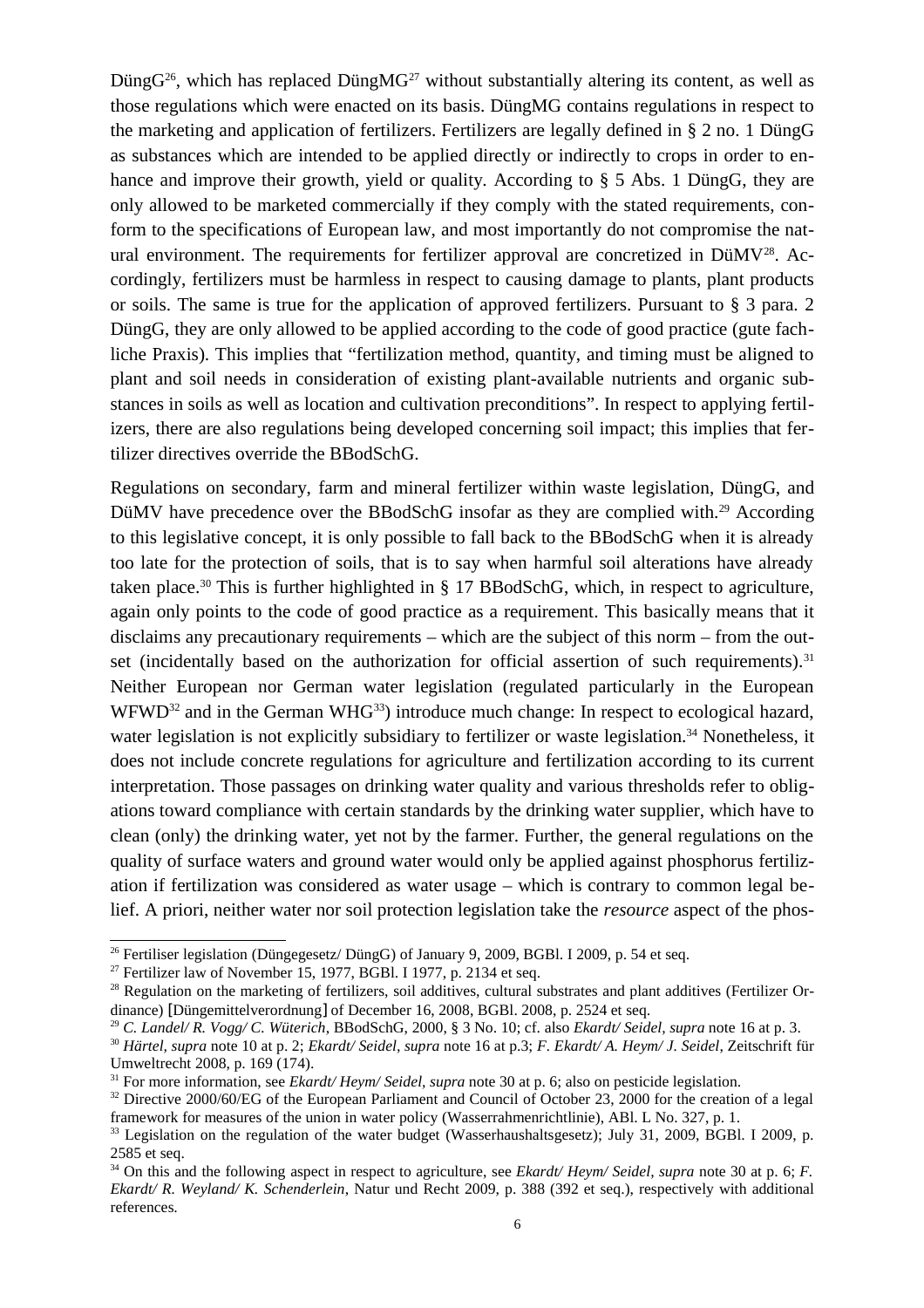phorus problem into account.<sup>35</sup>

## **2. Concrete legal requirements for fertilizer application – regulation deficits and its reasons**

The question on resource and environment-related phosphorus regulations is hence directed towards waste and fertilizer legislation. Pursuant to § 3 para. 2 DüngG, fertilizers are only allowed to be applied in accordance to the "code of good practice". The intended purpose of fertilization according to this principle is to ensure necessary nutrient supply to the plant as well as to maintain and enhance soil fertility. According to § 3 para. 2 DüngG, fertilization alignment must correspond with type, quantity and timing of plant and soil needs in consideration of existing plant-available nutrients and organic substances in soils as well as location and cultivation preconditions, whereas high quality and low cost products should be produced. This is concretized in the DüngV<sup>36</sup> which was enacted on the basis of § 3 para. 3 DüngG. There it is specified that the appropriate fertilization needs to be determined before every fertilization application (§ 3 Abs. 1 DüngV) and that application timing and application quantity should be chosen in such a manner that plants obtain nutrients in a timely and quantitative manner which corresponds to the identified need (§ 3 Abs. 4 DüngV). Moreover, there is an obligation to carry out soil analysis to determine the soil-inherent available nutrient quantity (§ 3 Abs. 3 DüngV), a ban on applying fertilizers with high nitrogen or phosphate content during winter months (§ 4 Abs. 5 DüngV) as well as on water-saturated, flooded, snowcovered or frozen soils (§ 3 Abs. 5 DüngV). In order to prevent nutrient run-off, a minimum-distance from surface waters must be maintained (§ 3 Abs. 6 DüngV).

In order to prevent overfertilization especially with phosphorus, the following regulations are additionally provided: According to § 3 Abs. 3 no. 2 DüngV, available phosphorus contents in soils must be identified by the farm at least every six years. In addition, the farmer must prepare an operational nutrient comparison on an annual basis, amongst others, for phosphorus. This can be done either in the form of a balance sheet or as an aggregated "Schlagbilanz". Both must be provided to the appropriate agricultural authority upon request, as is stated in §§ 5 Abs. 1 and 6 para. 1 DüngV. As long as this nutrient comparison does not exceed, on average, an operational nutrient surplus of 20 kg per hectar during the last six fertilization years, it is being assumed according to § 6 para. 2 no. 2 DüngV that the application quantity corresponded with plant requirements and, as a result, was carried out in accordance with the code of good practice.

With respect to the application of the overriding fertilization legislation it is encouraging that the amendment of the DüngV has led to the tightening of current legislation in several points. At this time, for example, more stringent regulations are in place in respect to obligations for more appropriate fertilization, periods when fertilizers cannot be applied, and the minimum safety distance to water bodies has been extended. Admittedly, many regulations of the

<sup>35</sup> Provisions on the European Cross Compliance do not change anything in our current findings; see *F. Ekardt/ H. von Bredow*, in: Leal (ed.), The Economic, Social and Political Aspects of Climate Change, 2010 (forthcoming).

 $36$  Regulation on the application of fertilizers, soil additives, cultural substances, and plant additives according to the principles of the code of good practice in fertilization (Fertilizer Ordinance) [Düngemittelverordnung] of February 27, 2007, BGBl. I 2007, p. 221 et seq.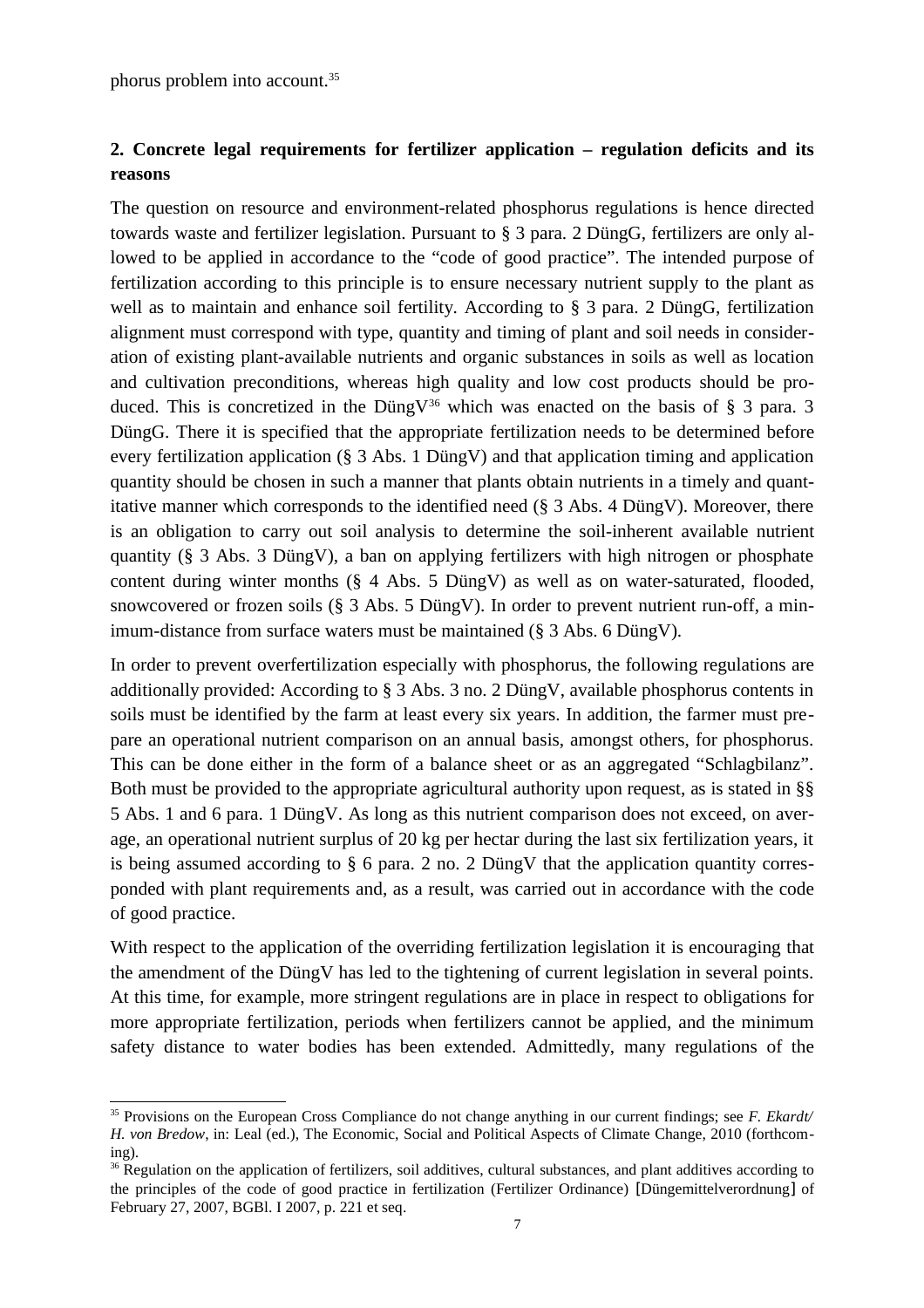DüngV are too general and too poorly defined  $37$  to fulfill the code of good practice. Simply speaking, they do not go far enough. We want to illustrate this with the example of nutrient balance implementation, where nutrient input and output are compared to a certain reference value and time period. The resulting total is an important indicator for the environmental impact by nutrients. It is regulated by § 5 para. 1 DüngV to establish a nutrient balance sheet for a certain area. Such a balance sheet compares the nutrient input in the form of industrial or farm fertilizer on a given area to the output in the form of crops. Since this approach does not require a livestock balance sheet (Stallbilanz), and since for its calculation guide values can be used, it is only of limited value for animal husbandry (which is the major environmental problem with regard to phosphorus) and difficult to check.<sup>38</sup>

Furthermore, current administrative law has not taken account of any resources regulation in respect to phosphorus. Using farm and secondary fertilizers such as sewage sludge, which is regulated in the BioAbfV and AbfKlärV, can help to conserve scarce phosphorus resources and add to a stable nutrient balance. However, their application threatens to trigger nutrient excess and accumulation of harmful substances in soils because fertilizers are often loaded with heavy metals. Moreover, the acceptable discharge is aligned to how many contaminants are contained in dry matter and how much of dry matter is deployed per hectare. This allows for loads which can be significantly higher than what is being extracted. There is no real regulation for the problem of increasingly excessive levels for ecosystems – not for excessive resource deprivations resulting from high user rates in feed and strongly expanded livestock farming; ecological regulations do exist, however they are inadequate, as will be further illustrated in the following.

As has been shown, fertilizer legislation hardly aims at environmental protection and sustainable resource use.<sup>39</sup> The level of fertilization is mainly measured by economic criteria.<sup>40</sup> Regulations take soil conservation and phosphorus application rudimentary into account in only a rudimentary way, if at all, since they are seen as only "maintaining and enhancing soil fertility", and hence exclusively the soil function of being a basis for food production. Other soil functions are not mentioned. Generally speaking, large nutrient surpluses are still accepted for the element phosphorus. As a resources problem, it has essentially not even been broached in the law fields analyzed for this paper. Yet also from the contamination perspective, most uses are only weakly or, rather, not at all regulated: Uranium as a contaminant is currently largely unregulated.41 This could be said to an even greater extent for the production and the subsequent use of animal secondary resources resulting from intensive animal husbandry. Neither does it do anything to come to terms with the analyzed long-term risks, nor does it prevent a continued deterioration of soil quality.<sup>42</sup>

<sup>37</sup> SRU, Umweltgutachten 2008, No. 971.

<sup>&</sup>lt;sup>38</sup> SRU, Umweltgutachten 2008, No. 1005. Apart from this, not all operations are obliged to establish a balance. The exemptions in § 5 Abs. 4 DüngV note that due to the area size, on average, 47 % of the operations and at least 5 % of agricultural area are exempted from complying with the obligation to establish a nutrient balance, SRU, Umweltgutachten 2004, No. 309.

<sup>39</sup> SRU, Umweltgutachten 2008, No. 516; *F. Ekardt/ J. Seidel, supra* note 16 at p. 3; *F. J. Peine*, Umwelt- und Planungsrecht 2003, p. 406 (408); *Kloepfer, supra* note 10 at p. 2.

<sup>40</sup> Cf. *Sattelmacher/ Stoy, supra* note 9 at p. 2.

<sup>41</sup> Cf. *F. Ekardt/ E. Schnug*, in: Schnug/ de Kok, Loads, p. 209 (216); *Ekardt/ Seidel, supra* note 16 at p. 3. An exemtion are thresholds for uranium in drinking water, which however do not affect any change in the distribution of uranium.

<sup>42</sup> SRU, Umweltgutachten 2008, No. 516; *F. J. Peine*, Deutsches Verwaltungsblatt 1998, p. 157 (161); *Ekardt/ Heym/ Seidel, supra* note 30 at p. 6.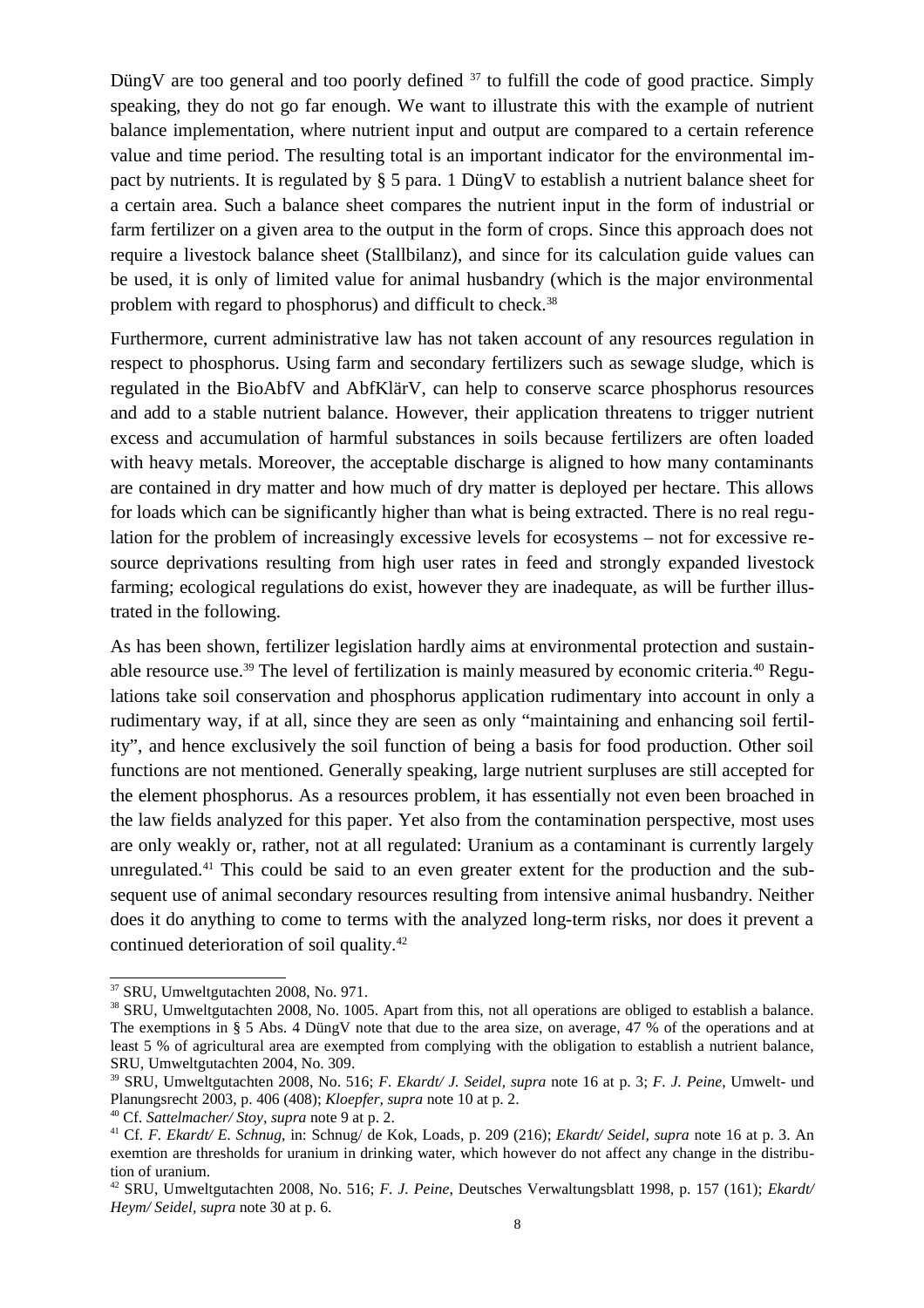A further point of criticism is the still inadequate implementation of the - already weakly ambitious - legal prerequisites. These implementational shortcomings exist on the one hand toward of the normative addressee, i.e. the individual farmer. The farmer is in the middle of a trade-off between economic and ecological interests. This conflict of aims might well be even more pronounced than in other areas of economic activity due to the income situation in agricultural soil cultivation. Since long-term quality conservation of soils represents the necessary basis for securing lasting yields, one would generally assume a farmer's motivation to maintain good soil conditions. Instead, his behavior is often oriented towards short-term profit expectations. Moreover, the European agricultural subsidy system still rewards a short-term perspective by primarily emphasizing primarily quantity in agricultural production, and hence encourages animal husbandry, which is problematic from an ecological and resource policy perspective. Shortcomings in implementation continue on the applied normative level. If monitoring takes place at all<sup>43</sup>, then such action resulting from implied responsibilities of the DüngV is assigned to the agricultural administration, whose primary task is to represent the interests of agricultural operations. Since administrations give priority to realizing sectoral interests when it comes to implementation of legislation, one can hardly expect increased commitment on their part in respect to resources or environmental policy goals; existing loopholes are mostly used in favor of other interests, and enforcement of the incredibly modest legal requirements is neglected.<sup>44</sup> Sadly but unsurprisingly, consumers are often quite pleased with the alleged (short-term) low price of food.

#### **3. Reformation options and limitations of the administrative law approach in soil conservation**

Hoping for a free play of actors and markets without government control (or the self-regulation of farmers<sup>45</sup>) in respect to the phosphorus question has proven unsuccessful, and our root cause analysis strives to explain why. One way of dealing with this problem could be to demand stricter, more ambitious, and more concrete command and control legislation, which in fact appears to make sense on first sight from a transparency, motivation and ecology perspective. Preferentially, the EU-level would appear to be appropriate since phosphorus does not solely represent a national issue, either from a resource-political or from an environmental policy perspective. Although phosphorus contributes essentially to eutrophication, the EU nitrate directive<sup>46</sup> only regulates nitrate application in agriculture. Perhaps regulations on the application of phosphorus could be implemented in the nitrate directive, or a separate phosphor-

<sup>&</sup>lt;sup>43</sup> The federal government and the German Länder have agreed, upon pressure from the EU Commission, that the implementation of parts of the DüngV will be controlled within 5 % of those operations which are funded by the EU, compare *C. Weins*, Zeitschrift für Umweltrecht 2001, p. 247 (247). Substantial findings of fertilizers in the environment are however a clear indication that control and monitoring of good practice is so far obviously only insufficiently taking place in Germany; this can only be limitedly resolved by checks of the (weaker) Cross Compliance which are required by EU subvention regulation; see SRU, Umweltgutachten 2008, No. 971.

<sup>&</sup>lt;sup>44</sup> For existing enforcement problems, compare SRU, Umweltgutachten 2008, No. 484, 533; SRU, Umweltgutachten 2004, No. 306; on general enforcement shortcomings in environmental law see *F. Ekardt*, Steuerungsdefizite § 6. *U. Ramsauer*, in: Koch (ed.), Umweltrecht, 2<sup>nd</sup> edition 2007, p. 96, takes it further and talks about enforcement deficits which reach as far as to a complete lack of enforcement.

<sup>45</sup> On basic opportunities and limitations of self-regulation and free markets see *F. Ekardt/ S. Meyer-Mews/ A. Schmeichel/ L. Steffenhagen/* Welthandelsrecht und Sozialstaatlichkeit – Globalisierung und soziale Ungleichheit, Böckler-Arbeitspapier No. 170, 2009, chapter 3.

<sup>&</sup>lt;sup>46</sup> Directive No. 91/676/EWG on the protection of waters against pollution by nitrate from agricultural sources, December 31, 1991, ABl. L No. 375, p. 1 et seq.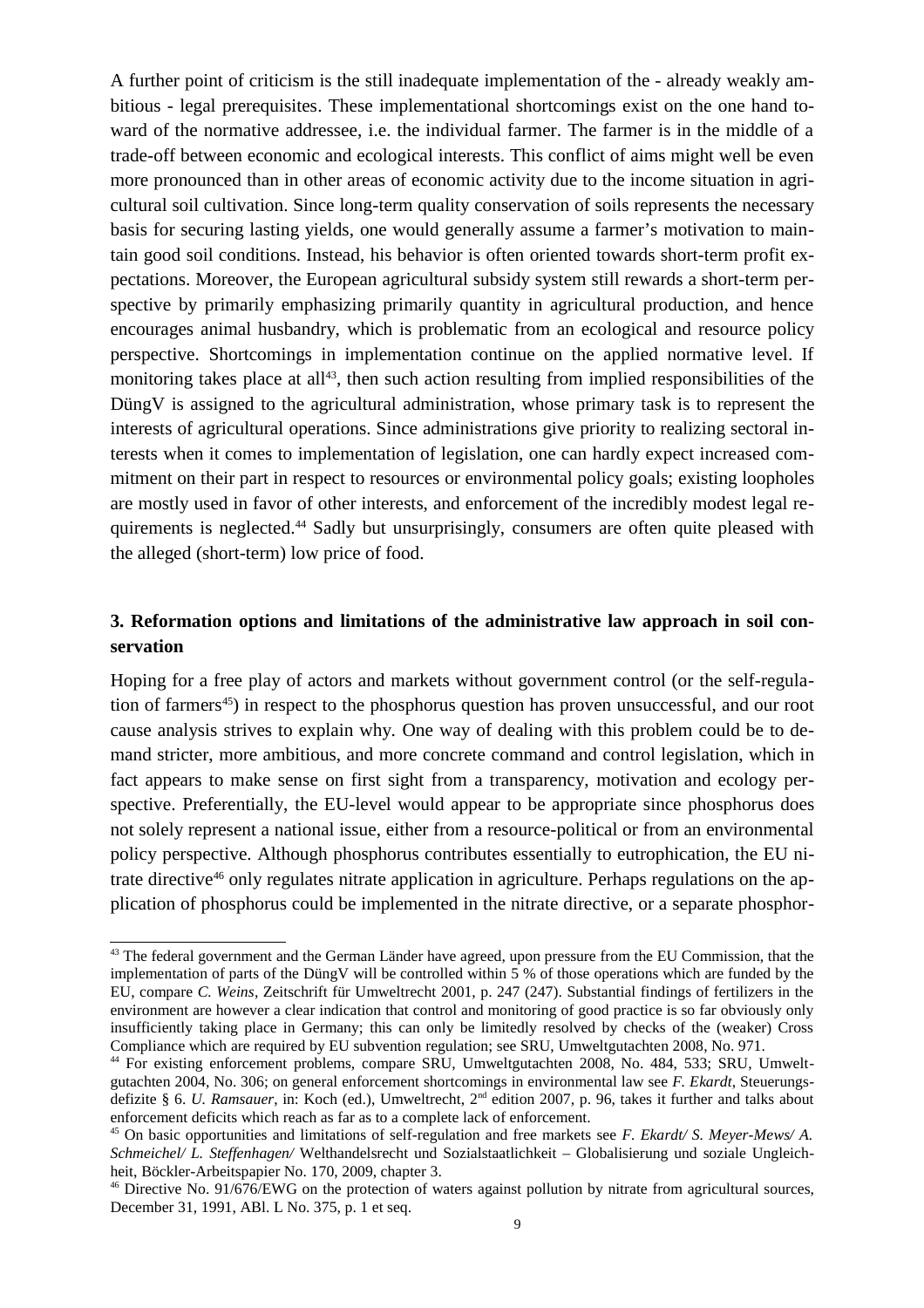us directive also taking on the resource aspect could be established.<sup>47</sup> All of this and hence a European precautionary concept for soil and resource protection is so far lacking. Similar steps could be required on the national level, for instance a redefinition of the term "code of good practice", since the boundary between fertilization and overfertilization has so far been drawn where further yield and quality increase is no longer possible by simply applying more fertilizer. The required amount of fertilization from an ecological and resources-policy point of view then is already exceeded since that limit stands below the agriculturally-defined optimal fertilization intensity.<sup>48</sup> From a resources and environmental policy perspective, this could be normatized accordingly. From a consumption perspective, decreased yields are quite justifiable in the face of the wasteful food handling in western societies (disposal rate, high meat consumption).<sup>49</sup> Moreover, instead of using the surface balance in order to measure the nutrient balance, the more comprehensive and implementation-friendly enterprise balance should be applied, since the latter includes all nutrients going into and leaving the pool, such as seeds, fertilizer, feed, animal, crop yield and farm fertilizer.<sup>50</sup> Last but not least, slurry as a by-product of factory farming as well as phosphorus use in feed ought to be reduced structurally. As an alternative, lower limits in applying farm fertilizer as well as refraining from using additional mineral fertilizer could be discussed in order to encourage faster closed-loop cycles such as those in organic agriculture.<sup>51</sup> In addition to the above it would be necessary to improve enforcement of the respective regulations. This could be achieved by concrete norms, stricter monitoring and a legal basis not subject to administrative discretion.<sup>52</sup>

Although such (and perhaps also other) reform options in respect to phosphorus fertilization would be quite welcome, and have been discussed in part for a long time (of course without implementing them), there are a number of reasons for assuming that the administrative regulatory approaches will not in the end succeed in solving the resource and environmental problem of phosphorus:

- First, the enforcement problem in agriculture can hardly be solved with a command and control regulatory approach, since an endless multitude of minimal processes would need to be monitored. The vision of a "policeman on every tractor" is hardly realistic.<sup>53</sup> Also, as has been shown, one cannot count solely on self-regulation in agriculture and elsewhere.
- Administrative approaches (command and control) often have the disadvantage that they unexpectedly shift environmental problems to other areas. If the EU were to decrease phosphorus use, this might trigger intensified cultivation outside of the  $EU$  – or a

<sup>47</sup> Similar to this also *Härtel, supra* note 10 at p. 2.

<sup>48</sup> *Kloepfer, supra* note 10 at p. 2; *Sattelmacher/ Stoy, supra* note 10 at p. 2; *J. Salzwedel*, Natur und Recht 1983, p. 41 (42).

 $49$  New studies show that approximately 40 % of global food production is not consumed. For the uneconomical handling of foodstuff in western societies compare *T. Stuart*, Waste, 2009; FOE, Checking out the environment, 2005; *S. Henningsson et al*., Journal of Cleaner Production 2004, p. 505 (512). This number might be estimated quite conservatively, since reports state that alone one third of food in households is thrown away.

<sup>50</sup> SRU, Umweltgutachten 2008, No. 1005; *E. Frossard et al*., Phosphor, p. 107 et seq.

 $51$  It is important to mention that agriculturally applied phosphorus is 100 % plant available, which must be considered accordingly when determining the supply rate.

<sup>52</sup> SRU, Umweltgutachten 2008, No. 971, *F. Ekardt*, Steuerungsdefizite, § 21.

<sup>&</sup>lt;sup>53</sup> In 1998, the evaluation of European environmental-agrarian actions showed that despite annual administrative expenses of 700 Mio Euro, no effective controls were possible and that some responsibilities in the practical field were just not controllable; compare *S. Möckel*, Zeitschrift für Umweltrecht 2007, p. 176 (177); on general legal regulations in agriculture and enforcement deficits in Germany, SRU, Umweltgutachten 2008, No. 971; SRU, Umweltgutachten 2004, No. 306, 322; *Ekardt/ Heym/ Seidel, supra* note 30 at p. 6.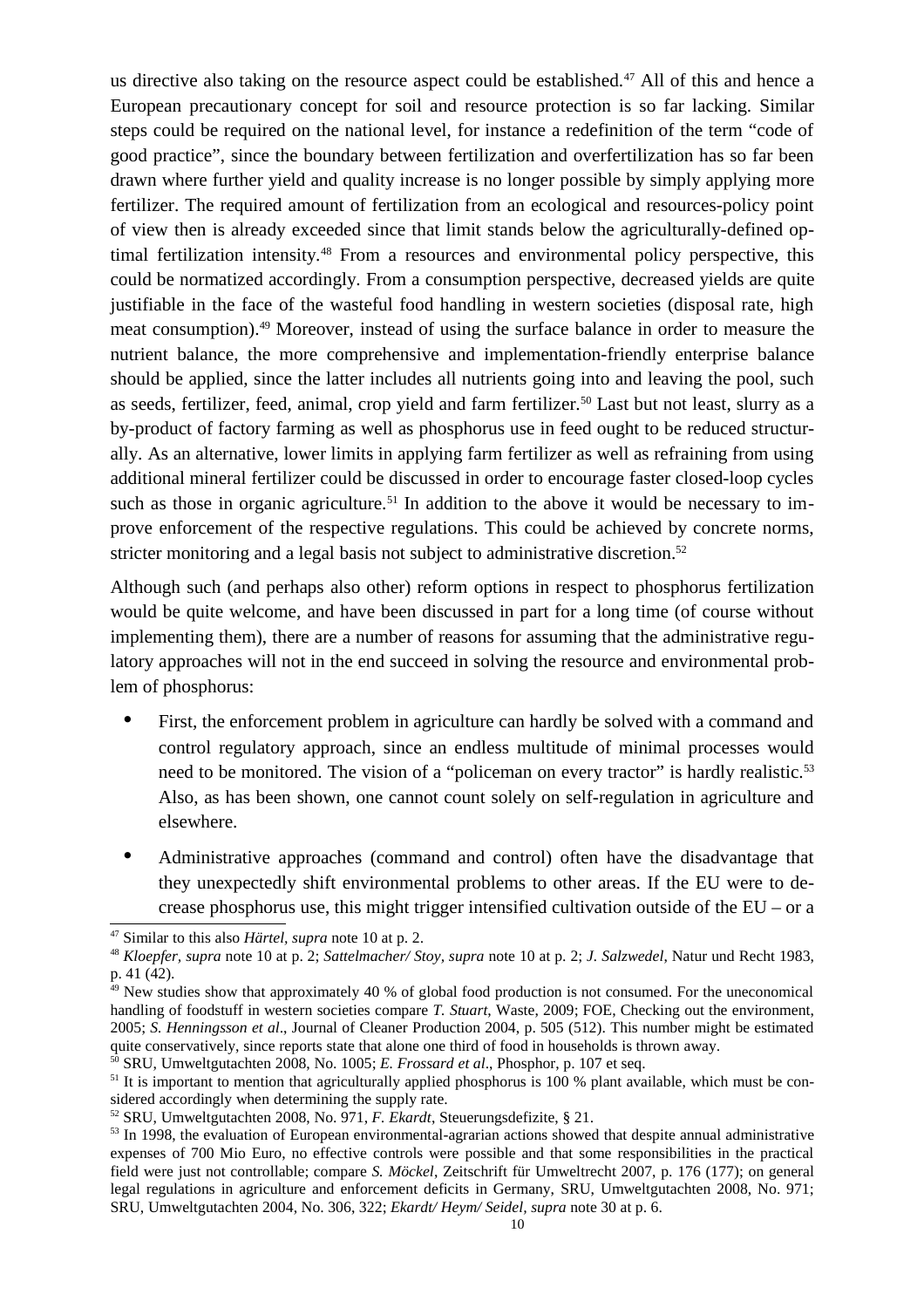massive increase in the likewise not unproblematic use of green genetic engineering.<sup>54</sup>

- There is one more problem inherent to all similar command and control solutions: administrative legal systems are often prone to individual case-based exceptions, discretion or weighing. These expectations can often thwart the spirit of the legal norm through frequent application.
- Further, it is difficult to translate aspects such as "long-term preservation of food security" into administrative legal criteria (command and control) since they do not directly correspond to individual fertilizer application.<sup>55</sup>
- This leads to our central point: The essential problem of the ecological impact and even more so for the resources problem is demonstrated not so much with single fertilization. Rather, it is the cumulation of many, and when taken separately, insignificant fertilizer applications and the resulting excess fertilization, as well as mass production. This also holds true for the significant contribution of agriculture to climate change by energy-intensive fertilization, methane-releasing livestock farming and other environment-affecting issues. Regarded individually, the single adverse effects on the natural and aquatic environment often seem not to be sufficiently relevant, yet in total, they add up to substantial relevant adverse effects.
- It is therefore necessary to find a regulatory approach that captures the required holistic perspective. Only a real decrease in the total quantity of all phosphorus used (ultimately on a global scale) and at the same time much more enhanced phosphorus recycling can actually achieve the necessary resource conservation while at the same time alleviating ecological impacts. Absolutely central to this thinking is the realization that creating regulations solely focusing on efficient phosphorus application will not be sufficient. Indeed, any reduced phosphorus application "per plant" in the current food crop system represents prima facie a gain. However, if at the same time the area of currently unused land is increasingly used for e.g. feed crop cultivation (triggered by globally rising meat consumption) or for bioenergy plants, the required absolute reduction in phosphorus use cannot be met. This problem of impending rebound effects is currently being realized in the climate change discourse - and even here not often enough - yet it also exists within the resource problematic.<sup>56</sup> It should further be pointed out that the resource problem can ultimately only be solved on a global scale. A reduction of phosphorus in the EU would certainly help the ecological problem of waterways and soils, yet the resource problem would remain – increasingly declining global phosphorus supplies would likely be used elsewhere.

<sup>&</sup>lt;sup>54</sup> Perhaps green genetic engineering can contribute to a more efficient phosphorus usage in the field of animal feed by producing transgenic corn types. Nonetheless, using genetic engineering often proves to be at best a "second-best" solution. The use of genetic engineering collides on a principle level with the sustainability aspect of not triggering any irreversible processes. Yet the usage of genetic engineering mainly distracts from important concerns about a healthier, less meat-based diet and less pesticide as well as less fertilizer-dependant, less industrialized agriculture practices. Irrespective of the finiteness of phosphorus as fertilizer, the application of genetically modified products (such as seeds) is limited in developing countries due to high pricing. On some problems of the legal treatment of genetic engineering compare *F. Ekardt/ B. Hennig/ M. Wilke*, JbUTR 2009, p. 157 et seq.; *F. Ekardt/ B. Hennig*, Natur und Recht 2010 (forthcoming).

<sup>55</sup> Examplified in food security and bioenergy *F. Ekardt/ B. Hennig*, Zeitschrift für Umweltrecht 2009, p. 543 et seq.

<sup>56</sup> For biogenergy, its ambivalences and the impending rebound, compare *Ekardt/ von Bredow, supra* note 35 at p. 7; on a general perspective of climate-related rebound effects see *Ekardt, supra* note 1 at § 1.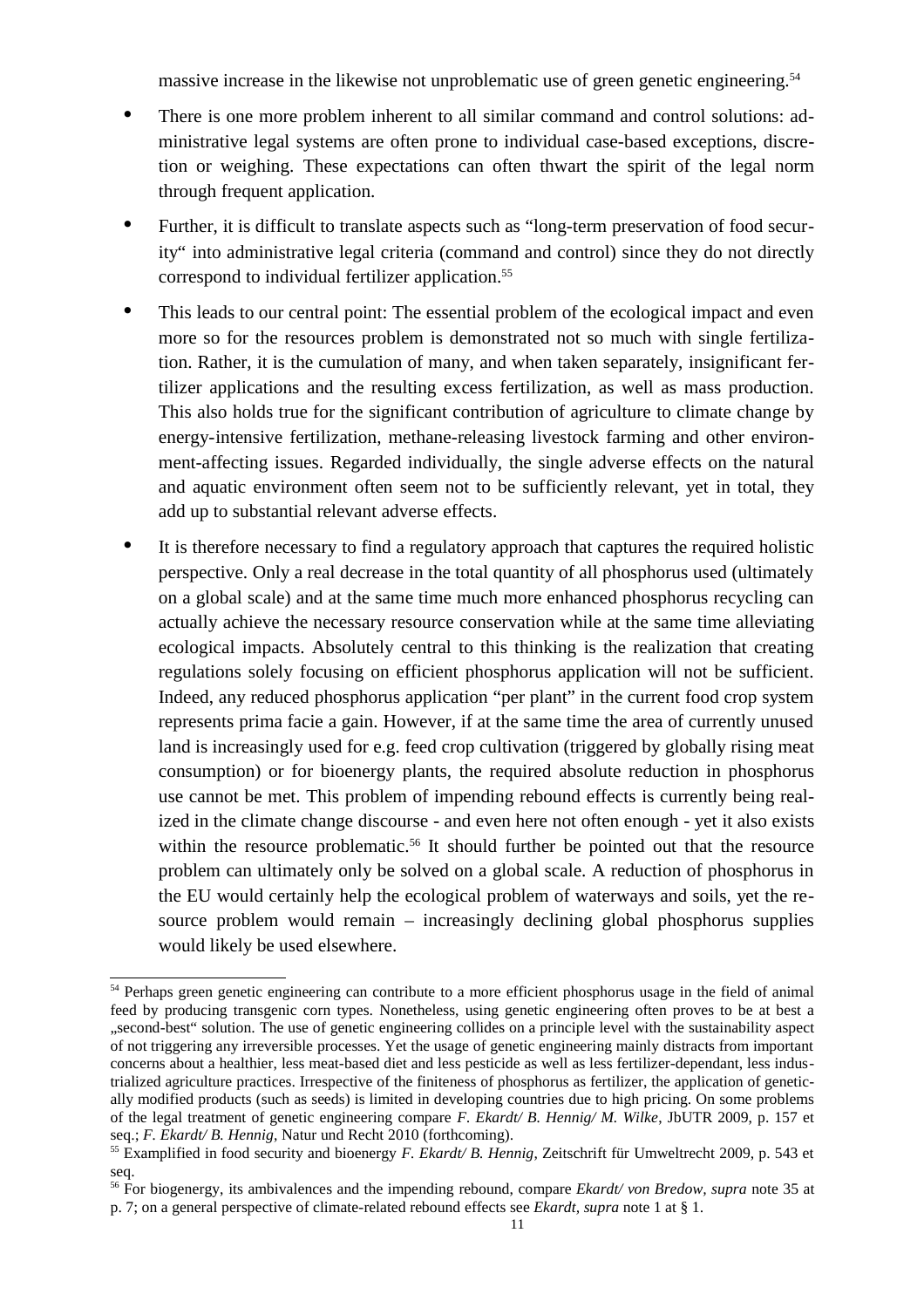Our global food security would not be put at risk, because any genuine quantity regulation that included manure measurement would make the production of food of animal origin unattractive (one calorie of food from animal origin requires four to twelve plant-based calories), and so food security would probably be stabilized (also because of the gained phosphorus savings). This is likely to result in the promotion of ecologically advantageous, cycle-oriented forms of land use such as organic farming. Apart from natural circulation systems on farms, the agenda could be set for consistent efforts to recycle phosphorus from residues, such as from the sewage sector or the waste industry, back into agriculture. From an ecological and health perspective, this implies to clearly counter-acting the impending overload of soils with heavy metals and organic pollutants through new, recycling and treatment concepts<sup>57</sup>, a task which has not been sufficiently integrated in the past.

The fact that thoughts on small-scale regulatory improvements almost exclusively dominate the debate despite the obvious frictions presented might seem more remarkable than it actually is. The previously described individual types of motivation of the public, entrepreneurs, legal practitioners and politicians do indeed promote approaches which may demand no substantial behavioral changes of those involved. Rather, they seemingly provide "technical problem solving".<sup>58</sup> Apparently, most people involved fear nothing more than some sort of debate on "abdication", in which the durability and global realization of our occidental resource use (for example our high meat consumption) would need to be discussed in depth and not only in the language of euphemistic speeches. If at this point (predictably) many administrators, lawyers, and others might possibly try to avoid the debate by pointing out that such a new approach might not be "politically enforceable", and thus cannot be further discussed, then the existing majority options in western countries are, of course, correctly described. Admittedly, this would then (1) not be an objective practical constraint, but an (explainable, see above) behavior of concrete people in politics, administration, the public and farming community, for which all these would need to take responsibility, especially in respect to resulting consequences. Further, one should then (2) plainly admit that a real solution to the phosphorus problematic thus probably cannot be attained, with all the highly negative long-term consequences of such a "business as usual" policy.

#### **III. Subsidy reform, charges, certificate markets, and social distributive justice**

A global approach to quantity control is simpler to enforce, prevents shifts in location, – because the normative addressees cannot avoid quantity control anyway -, removes the rebound problem and ideally tackles a given problem (also in the case of phosphorus) at its roots. Global quantity control can therefore be, where necessary, less bureaucratic and democracyfriendly since the legislative body and not the administration with their multifaceted actions for concretization make the real decisions. Further, quantity control potentially provides more freedom since within a given quantity frame it leaves the freedom of decision to the citizen.<sup>59</sup> However, what is not implied is that such a quantity regulatory approach should generally re-

<sup>57</sup> Cf. indications in *Schnug/ Ekardt/ Haneklaus/ Schick, supra* note 8 at p. 2. Relevant examples for such concepts are the EU-project SUSAN which is devoted to the nutrient recovery from sewage sludge, www.susan.bam.de, phosphorus recycling from municipal sewage sludge at Berliner Wasserbetriebe, www.bwb.de, and respectively the Ostara project, www.ostara.com.

<sup>58</sup> This is also being criticized by *I. Valentin/ A. Beste*, Der kritische Agrarbericht 2010, p. 178 (180).

<sup>&</sup>lt;sup>59</sup> Generally on these aspects of economic respectively quantity regulation tools, see *F. Ekardt*, Demokratie, chapter VI E.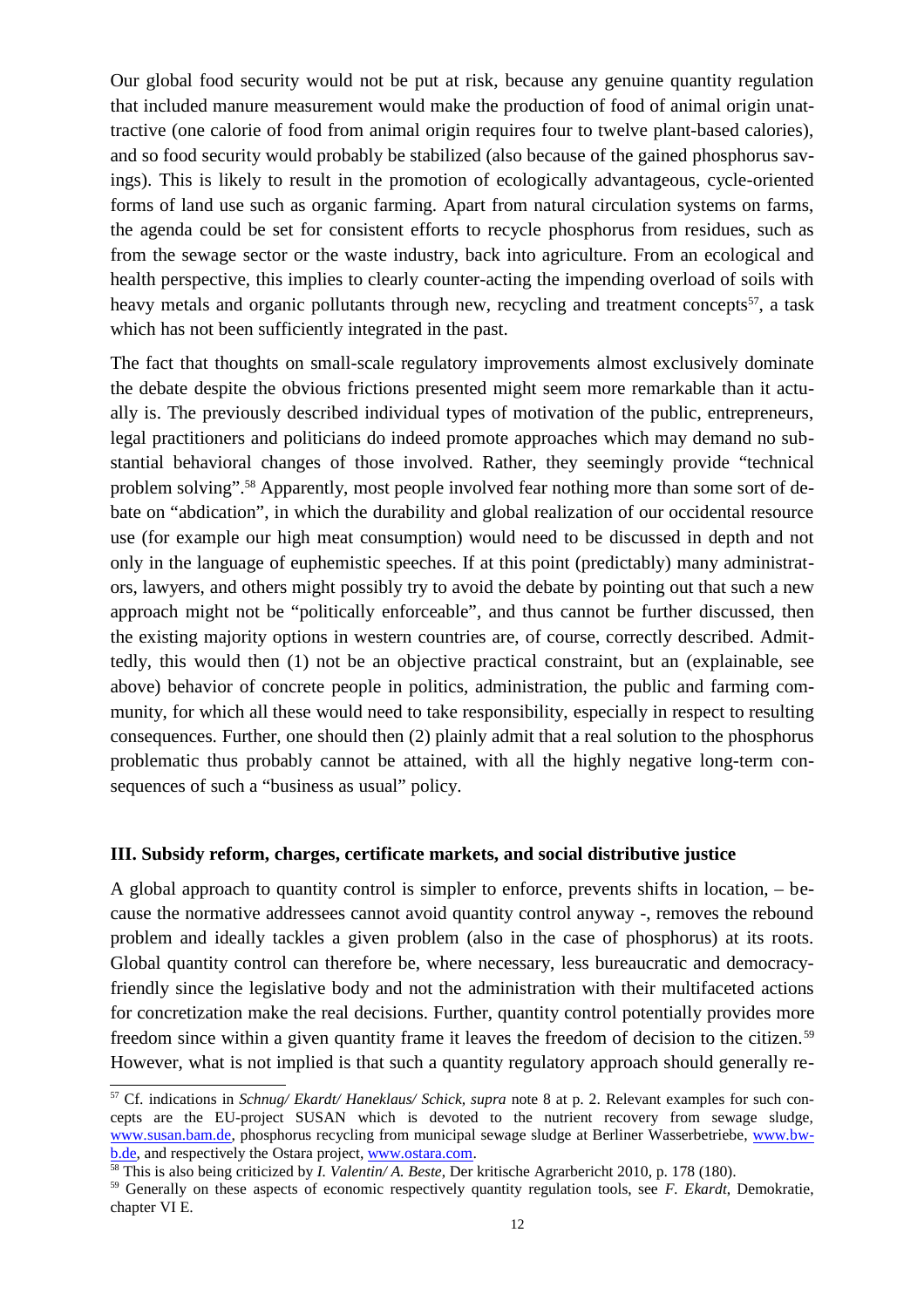place any other soil protection; even in those areas where it would be appropriate to have such an approach (such as in the context given), it might become necessary to develop additional administrative law regulations, as for instance for the use of sewage sludge, which on the one hand should be increasingly used, yet this is only possible under certain ecological and technical premises.

An obvious tool for phosphorus quantity regulation<sup>60</sup> could be a clear rearrangement of EU subsidies for the agrarian sector towards subsidies of environmental services, away from mass production and livestock farming. This stands to reason also from a fiscal perspective and for world trade legislative reasons. An alternative or even better cumulative effect would be the introduction of a fee on mineral fertilizer. Such a possibility has been discussed for some time already for the nutrient nitrate<sup>61</sup>, but it is also plausible for phosphorus.<sup>62</sup> Instead, one could practice friendly enforcement with respect to fertilizer producers.63 If in the case of phosphorus resources implications should be covered apart from ecological ones, taking also generally into account the global agrarian market and the extremely important animal feed market, then certainly a European or even global fee would be appropriate.

An approach focusing on raising taxes would simultaneously tackle many other problems beyond the phosphorus issue (see IV below). The same affect as that provided by a tax could perhaps be achieved with a certificate-approach similar to the global greenhouse gas emission trading system, by creating entitlements to phosphorus and by gradually reducing phosphorus certificates on the global scale. A further alternative might be provided by a general certificate approach on land use, which could be linked to a completely newly designed European and global greenhouse gas emission trading system. The latter approach would establish different, typified land use type certificates depending on the degree of their ecological relevance and would then again gradually reduce them on the global scale. From a climate-policy perspective, including land use is in any case on the agenda, however, severe enforcement difficulties are expected (also on the operative level due to determining the ecological value of certain areas and land use types) – however, they will be even more apparent in administrative legislative global solutions.<sup>64</sup> The easiest approach might well be to establish a parallel global certificate market for phosphorus and for greenhouse gas emissions. A subsequently resulting price and cost pressure and the resulting changes in land use would certainly also be indirectly beneficial to other land use problems (this is further elaborated in the following section).

In European law, article 9 WFWD on the imperative of rendering tasks economical, suggests an economic solution for the phosphorus issue especially in respect to waterways anyway. According to current prevalent belief, fertilization is considered only as a form of water usage, not as a water service since it does not comply with the definition given in article 2 no. 38 WFWD. Article 9 section 1 sub-section 1 WFWD demands that also those which are not

 $60$  We are using the term quantity regulation here for tools which specifically influence the quantity of a resource (here: phosphorus). In contrast to many environmental economists, the term is also used for describing approaches which do not specifically assess the quantity but convey this indirectly via pricing (e.g. fees, taxes or eliminating subsidies).

<sup>61</sup> Compare SRU, Umweltgutachten 2004, No. 324 and following; SRU, Umweltgutachten 2008, No. 1006 et seq., whereas the requirement of a nitrate fee has given way to a nitrate surplus fee; also compare *Ekardt/ Weyland/ Schenderlein, supra* note 34 at p. 6.

<sup>62</sup> This is being approved by *Möckel, supra* note 53 at p. 10.

<sup>63</sup> SRU, Umweltgutachten 2004, No. 324; *Möckel, supra* note 53 at p. 10.

<sup>&</sup>lt;sup>64</sup> For further development options of the European and global greenhouse gase emission trading system see *Ekardt, supra* note 1 at § 7; *Ekardt/ A. K. Exner/ S. Albrecht*, Carbon & Climate Law Review 2009, p. 261 et seq.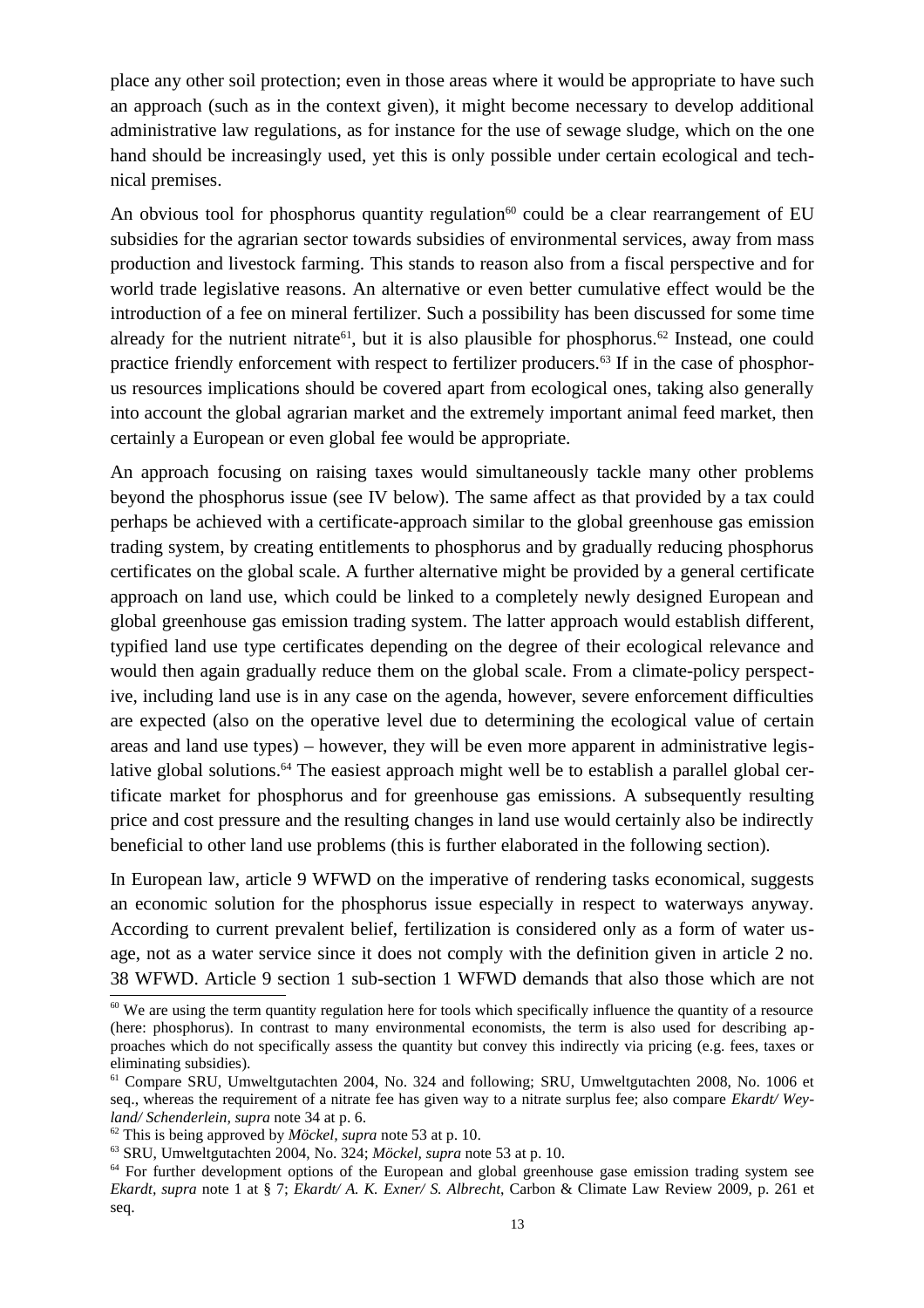water services must take on an appropriate share for the cost recovery of providing such water services if they are to some degree responsible for these costs. Accordingly, sectors such as for example agriculture in fact need to bear the (additional) costs that result from overapplication of fertilizers in wastewater treatment for the provision of drinking water (this also includes extracting e.g. uranium). Finally, water quality impairments linked to fertilizer production could also be taken into account.

Phosphorus use and, in general, any administrative law or quantity control approach eventually leads to implications for social distributive justice. This not only refers to conflicts between economic freedom and the protection of physical preconditions of freedom (in parts also guaranteed by fundamental/ human rights), which are always present in environmental protection.<sup>65</sup> Rather, it refers to secondary effects that arise from the resulting compromises between these different rights in environmental policy. In other words, harm and benefit arising from phosphorus application do not always align. This problem has a national and global dimension.<sup>66</sup> Declining phosphorus reserves are likely to result in higher prices and quality degradation due to higher heavy metal loads. While industrialized countries are still able to pay prices for higher quality and fertilizer in general, developing countries are likely to face severe availability and accessibility problems. Moreover, soils in the southern hemisphere are currently exposed to substances such as uranium for a production that is mostly consumed in industrialized countries. However, especially these questions on distribution speak for quantitative regulation rather than administrative law regulation since in the former case it is not problematic to side with social adjustment payments, such as paying higher prices for foodstuffs and other commodities. Such compensation payments could for instance distribute the revenues arising from a charge or from a certificate system auctioning per capita to the citizens of every state. Another option would be to partially or completely frame them as a North-South transfer.<sup>67</sup>

*Prof. Dr. Felix Ekardt, LL.M., M.A.*, is a professor for environmental law and legal philosophy at the University of Rostock, board member of the Baltic Sea Institute for Environmental Law, Director of the Research Group Sustainability and Climate Policy (www.sustainability-justice-climate.eu), and a visiting lecturer at the University of Leipzig (Faculty of Philosophy). He is working as a political advisor on international and national level in several projects and advisory commissions, e.g. as a member of the German soil protection commission [Kommission Bodenschutz der Bundesregierung beim Umweltbundesamt] of the German Federal Environmental Agency. Research Interests: Environmental/ climate law and policy, interdisciplinary theory of sustainability, theory of justice, theory of human rights, WTO law.

*Nadine Holzapfel* is writing her dissertation on soil conservation and waste legislation with Prof. Ekardt as a member of his Research Group Sustainability and Climate Policy (www.sustainability-justice-climate.eu) and works as an attorney in a Bremen law firm.

*Andrea E.* Ulrich, M.A., M. Sc., is pursuing her doctorate with Prof. Dr. Roland Scholz at the Institute for Envir-

<sup>65</sup> More in *Ekardt, supra* note 1 at p. 4.

<sup>&</sup>lt;sup>66</sup> More detailed information may be found in *Ekardt*, in: Pan Jiahua (ed.), Climate Change and Budget Approach, 2010 (forthcoming); *Ekardt, supra* note 1 at § 7.

 $67$  Social reconciliation is especially important because phosphorus in developing countries is often used in large quantities. However, products are to some degree also being exported so that fertiliser costs could be passed on to western importers. The example of phosphorus (and more precise of phosphate rock) also shows that different resources cannot be considered in isolation from each other. If a quantity control of phosphorus would be realized without the climate gas quantity control including both primary energy and land use (which would make land use more expensive than today), then this would risk using less phosphorus and in contrast an increase in forests clear cutting. Moreover, and similar to the carbon debate, one could also consider if phosphorus allocation or respectively fees should be linked to the primary resource, phosphate rock, or rather to the end product, such as meat.